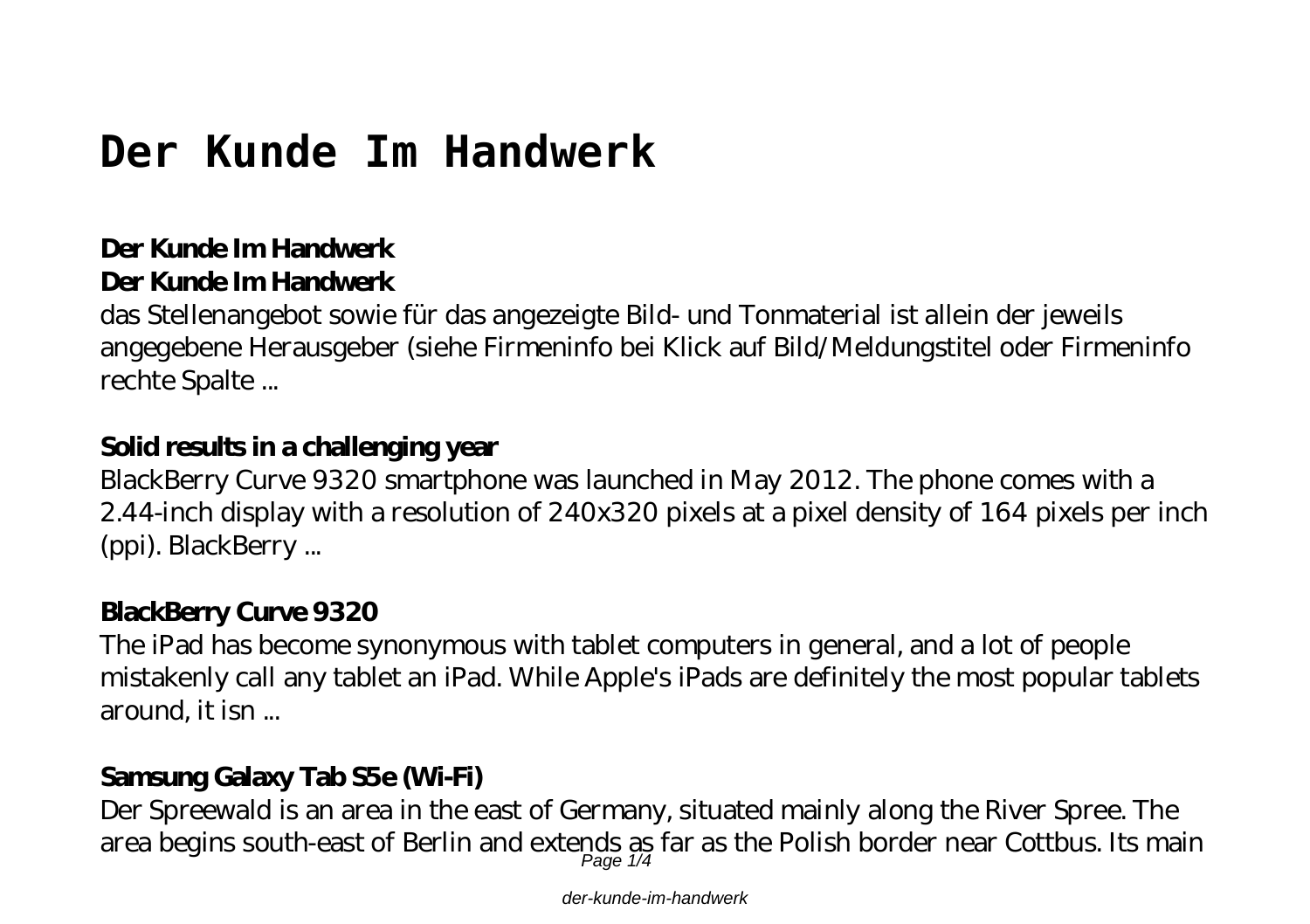town is ...

**Der Kunde Im Handwerk**

**das Stellenangebot sowie für das angezeigte Bild- und Tonmaterial ist allein der jeweils angegebene Herausgeber (siehe Firmeninfo bei Klick auf Bild/Meldungstitel oder Firmeninfo rechte Spalte ...**

**Solid results in a challenging year**

**BlackBerry Curve 9320 smartphone was launched in May 2012. The phone comes with a 2.44-inch display with a resolution of 240x320 pixels at a pixel density of 164 pixels per inch (ppi). BlackBerry ...**

**BlackBerry Curve 9320**

**The iPad has become synonymous with tablet computers in general, and a lot of people mistakenly call any tablet an iPad. While Apple's iPads are definitely the most popular tablets around, it isn ...**

**Samsung Galaxy Tab S5e (Wi-Fi) Der Spreewald is an area in the east of Germany, situated mainly along the River Spree. The area begins south-east of Berlin and extends as**

Page 2/4

der-kunde-im-handwerk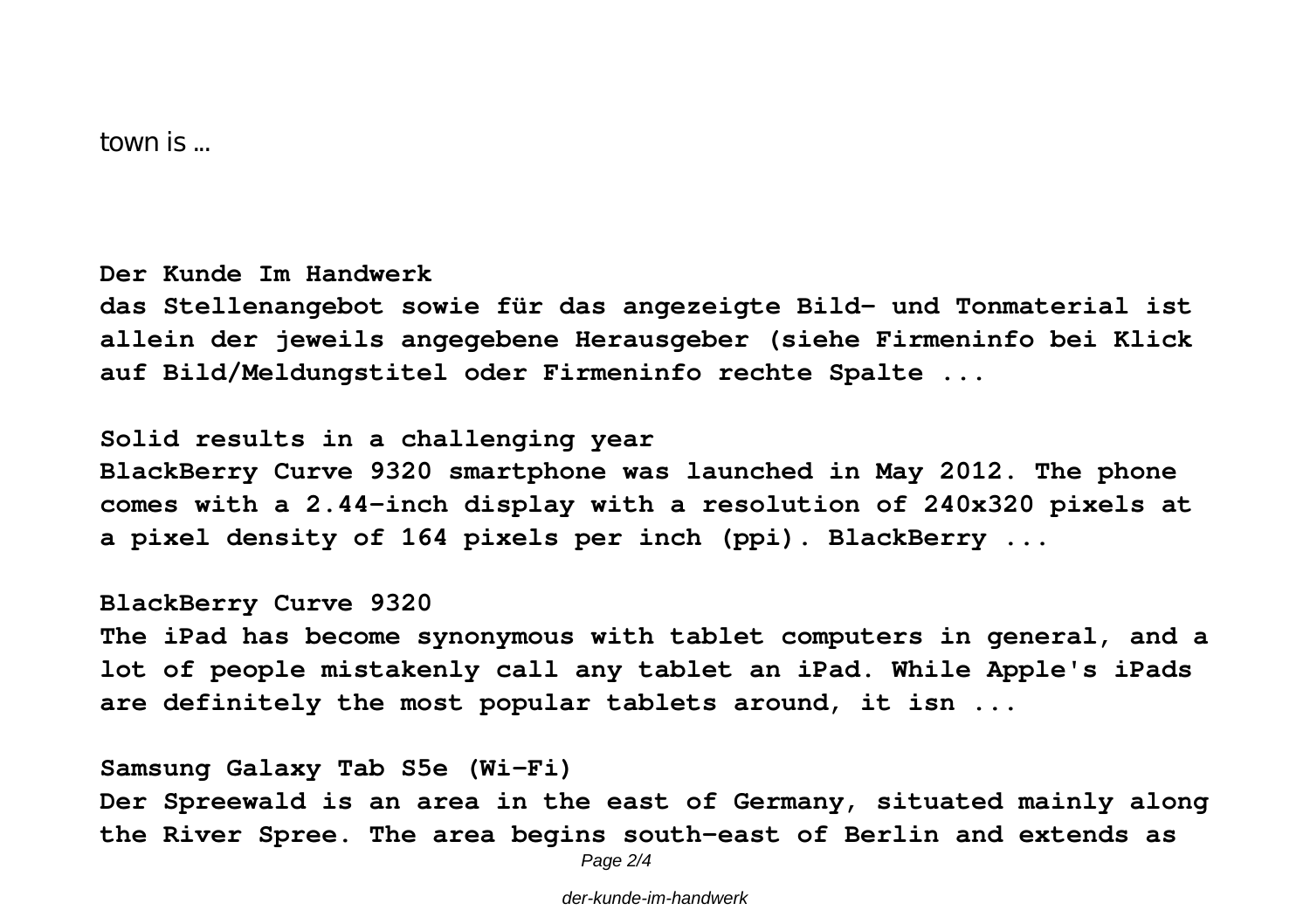**far as the Polish border near Cottbus. Its main town is ...**

## **BlackBerry Curve 9320**

das Stellenangebot sowie für das angezeigte Bild- und Tonmaterial ist allein der jeweils angegebene Herausgeber (siehe Firmeninfo bei Klick auf Bild/Meldungstitel oder Firmeninfo rechte Spalte ...

# **Der Spreewald is an area in the east of Germany, situated mainly along the River Spree. The area begins south-east of Berlin and extends as far as the Polish border near Cottbus. Its main town is ... Samsung Galaxy Tab S5e (Wi-Fi)**

*The iPad has become synonymous with tablet computers in general, and a lot of people mistakenly call any tablet an iPad. While Apple's iPads are definitely the most popular tablets around, it isn ...*

*BlackBerry Curve 9320 smartphone was launched in May 2012. The phone comes with a 2.44-inch display with a resolution of* Page 3/4

der-kunde-im-handwerk